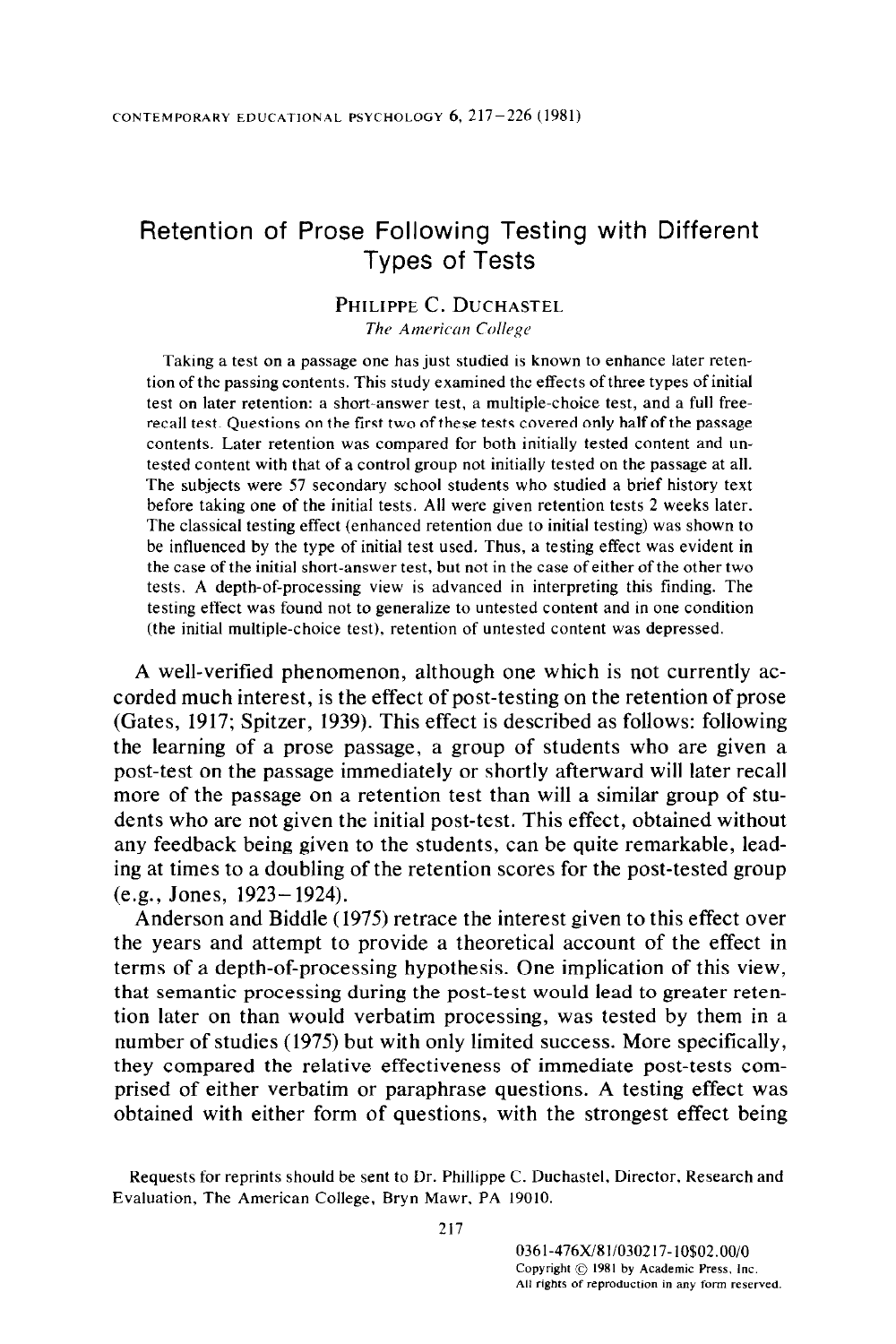obtained by a set of verbatim questions followed by paraphrase ones, i.e., a combination of both. Their failure to find paraphrase questions to be superior to verbatim ones may have resulted from their use of a multiplechoice format of testing, for it is known that a cued-recall (short-answer) retention test is the optimal format of test with which to obtain a testing effect (Anderson & Myrow, 1971).

The present study similarly examined the same depth-of-processing hypothesis, with a difference however: depth-of-processing was here defined in terms of productive memory versus identification memory, or in more familiar concepts in terms of recall versus recognition performance. Also, the retention test used in the study was a cued-recall test.

The process investigated is in general terms a process of mental review, one of reprocessing what has just been studied in attempting a test on it. The present hypothesis is that the more involved processing requirements of a cued-recall (short-answer) test over those of a recognition (multiplechoice) test will lead to comparatively greater retention later on.

Indeed, a short-answer test requires the student to retrieve the relevant information from memory and construct an answer to the question; responding to a multiple-choice question on the other hand is more strongly cued in that the correct answer is actually presented to the student as one of the alternatives. This extra cueing should reduce the degree of cognitive processing (mental review) required of the test taker and thus potentially diminish the testing effect on retention of the passage contents.

A full free-recall test contains even fewer cues to assist the student in answering the test and is therefore even more demanding in terms of cognitive processing than is a short-answer test. Without questions to act as cues however, a full free-recall test may well result in recall of only part of the passage contents. This might well result in a lesser testing effect than would be possible with a cued recall test.

Thus, the strongest testing effect was expected to result from an immediate cued-recall test; the next strongest from a recognition test, where identification of the correct alternative from a set is all that is involved; and the weakest from a full free-recall test.

Another aspect of the testing effect which was examined in this study was the effect of testing on untested material. This is similar to an examination of the effects of inserted questions on incidental material, as found in the mathemagenic literature (Rothkopf, 1976). The difference between the two research areas is that in the present case the questions all come at the end of the passage and are given in the form of an actual test.

To examine this aspect of testing, two of the tests which immediately followed learning in this study covered only half of the content of the passage. The later retention test, however, covered both previously tested and previously untested content. The question of interest was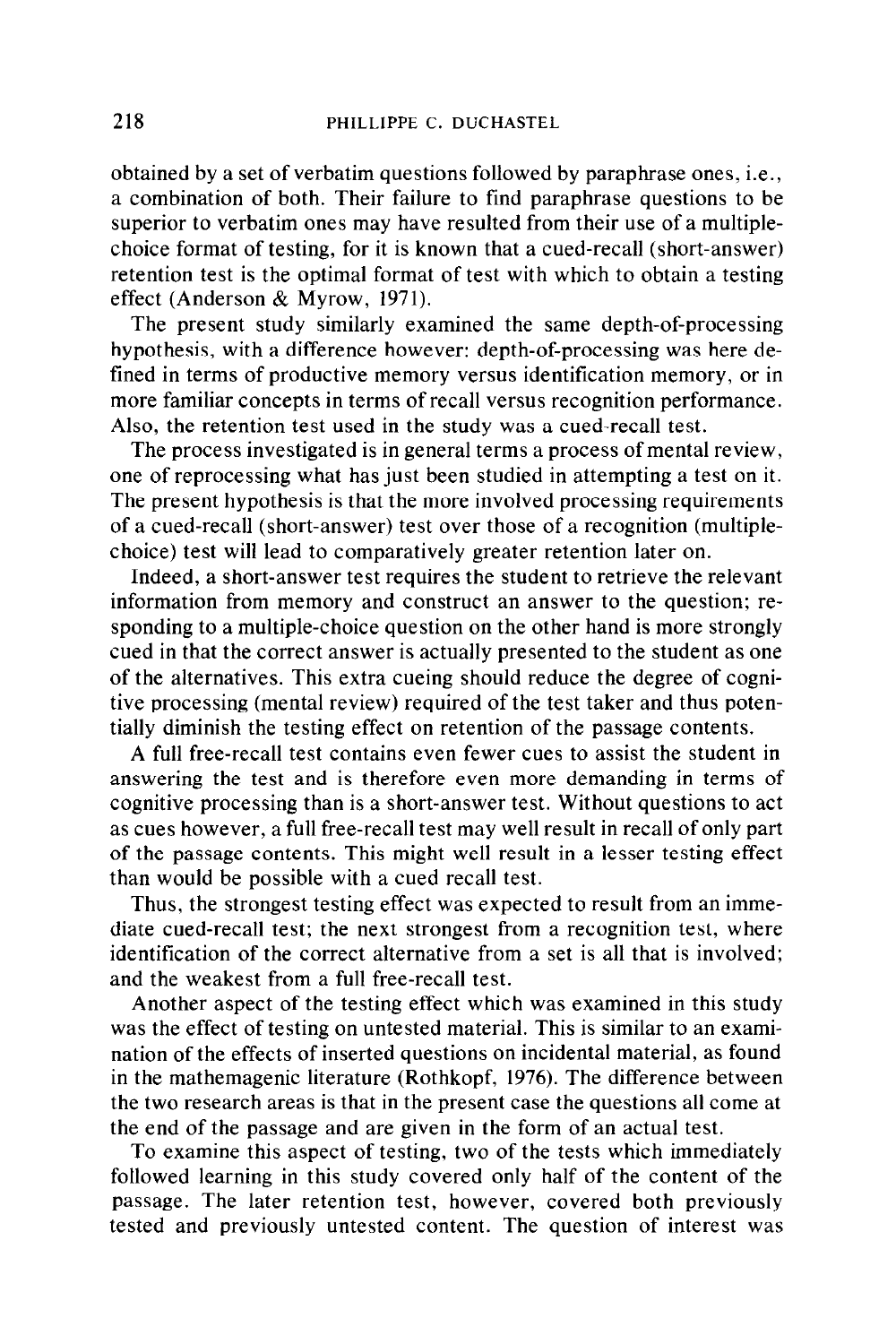whether the effects of testing might generalize to untested material, or whether on the contrary the retention of nontested material might be interfered with. In a study by Laporte and Voss (1975), the retention of nontested material was shown to be thus interfered with, although not greatly so (the comparison with a control group was not statistically significant). This aspect of the testing effect is an important one, for it has implications for extending the mathemagenic literature, as well as implications for the practice of testing.

## METHOD

#### Materials

The learning passage employed in the study was developed by the author. The 1700-word passage, entitled "The Victorian Era," contained 12 topical paragraphs, each dealing with a separate topic in the period of British history covered by the reign of Queen Victoria (1837- 1901). The text also contained an introduction and a conclusion; however, since these were simply meant to frame the content of the passage, only recall of the 12 topical paragraphs was examined later in the students' protocols.

The 12 topics present in the passage were the following, in their order of appearance: Prince Albert; the Corn Laws; the Great Exhibition; the Crimean War; the changing role of women; India; Livingstone; the Suez Canal; Irish Home Rule; the Queen's Jubilees; Trade-Unionism; the Boer Wars.

The passage is largely based on the account of the period given in Burke's An Illustrated History of England (1974). The passage was written so that it could be easily understood by the 15-year-old students taking part in the study.

### Design and Subjects

The experiment involved three experimental groups, which were provided with some form of passage-related test immediately after the text was studied, and one control group, provided with a tiller task. Two weeks later all students in the study received identical retention tests covering various aspects of the passage.

The first experimental group received an immediate test consisting of 12 questions requiring a brief answer to be written by the students. The following was a sample question: What nationality was Price Albert?

The second experimental group received an immediate test consisting of the same 12 questions set in a multiple-choice format with three alternatives per question. The corresponding question to the one above was:

Prince Albert was originally (a) German (b) Russian (c) Hungarian.

The third experimental group received an immediate test consisting of full free recall. The test simply requested the students to write down in their own words as many of the ideas and details that they could remember from the passage.

The tiller task received by the control group students was to complete a true/false questionnaire concerned with genera1 study habits. Their directions at the top of the questionnaire indicated that they would be given the test on the Victorian Era later on in the year and that, for the moment, they should complete the study habits questionnaire.

The names given to the groups were, in order: the Short-Answer group, the Multiple-Choice group, the Free-Recall group, and the No-Test group.

The 12 questions received by the first two experimental groups (Short-Answer and Multiple-Choice groups) related to only half of the passage contents (6 of the 12 topical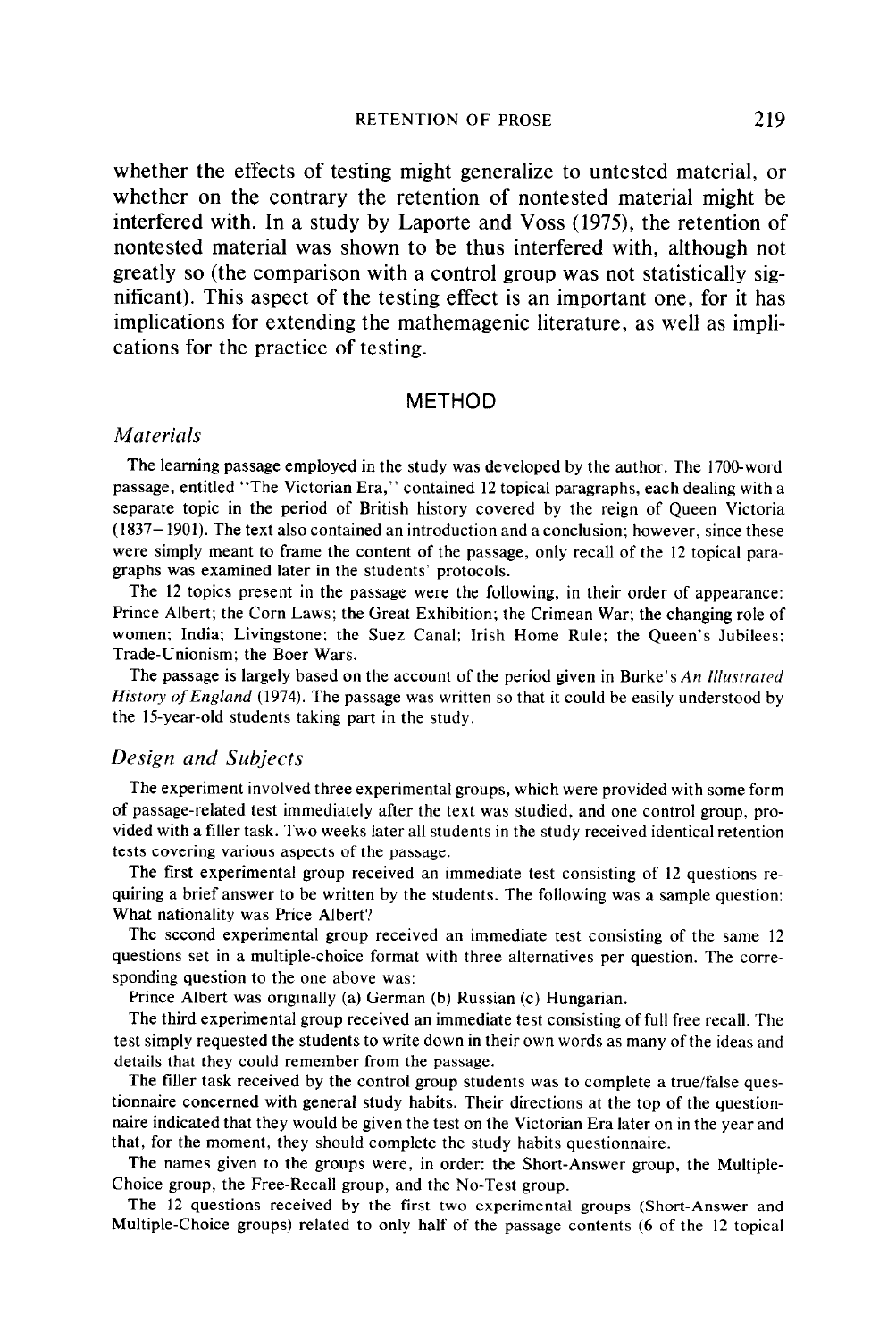paragraphs comprising the passage). The paragraphs which were questioned on these tests were every alternate paragraph starting with the first. This experimental manipulation later enabled a comparison of the recall from questioned and unquestioned paragraphs of the text for these two experimental groups.

The subjects were 57 students in a large secondary school in Britain. They were 14 or I5 years old. The number of subjects in the experimental and control groups ranged from 10 to 17.

### Retention Tests

Two tests were used as dependent measures in this study in order to reveal different aspects of retention. These were as follows in order of presentation:

Topical retention test. The students were asked to recall the I2 major topics presented in the passage and to list them in a few words each.

Cued retention test. This consisted of 36 explicit questions requiring the student to provide an idea or a detail from the passage. The following is a sample question: Who first thought of the Great Exhibition? This test was made up as follows: (i) the 12 items seen previously by the Short-Answer group and (under another form) by the Multiple-Choice group; (ii) 12 new items related to the six questioned paragraphs; and (iii) I2 items unrelated to the questioned paragraphs (and hence related to the unquestioned paragraphs). The interest for distinguishing between subsets of items which were either related or unrelated to the initial items was as follows: while both these sets of items covered previously untested material, any generalizing effect, if there were one, should be more apparent on related than on unrelated items. The items were not set out in blocks of I2 on the test, but rather followed the order of occurrence of topics in the passage.

#### Procedure

The study was conducted with complete classes of students during regular class time. In each class, the students were assigned to the four cells in the design by random allocation of the materials, which were contained in brown manila envelopes. Written instructions introduced the students to the task and indicated that there would be a test on the same day as well as one 2 weeks later. They were told that the test would require them to write down the main points that they could remember, and that there would be specific questions of detail as well.

The students studied the test for I5 min, after which time the immediate post-test groups proceeded with testing, while the control group proceeded with the tiller task. Ten minutes time was allowed for this testing phase. This amount of time may have been too little for some of the students in the Free Recall group but it was ample time for the students in the three other groups. This issue will be taken up later in the discussion section of the paper.

The retention tests were administered 2 weeks later to all students. These tests were corrected in a blind manner, whereby the person correcting the tests (a research assistant) was not aware of the group identity of the pupils as she examined their answers.

Themessage had been collected after the students had studied it and was therefore not available to the students during the interval between initial testing and retention testing. There is no evidence concerning the degree to which the students may have talked about the contents of the passage among themselves in the two-week interval, but presumably this random factor would be spread out across all groups.

### RESULTS

Two of the tests administered during the first session as part of the treatments were scored to obtain some indication of how well the students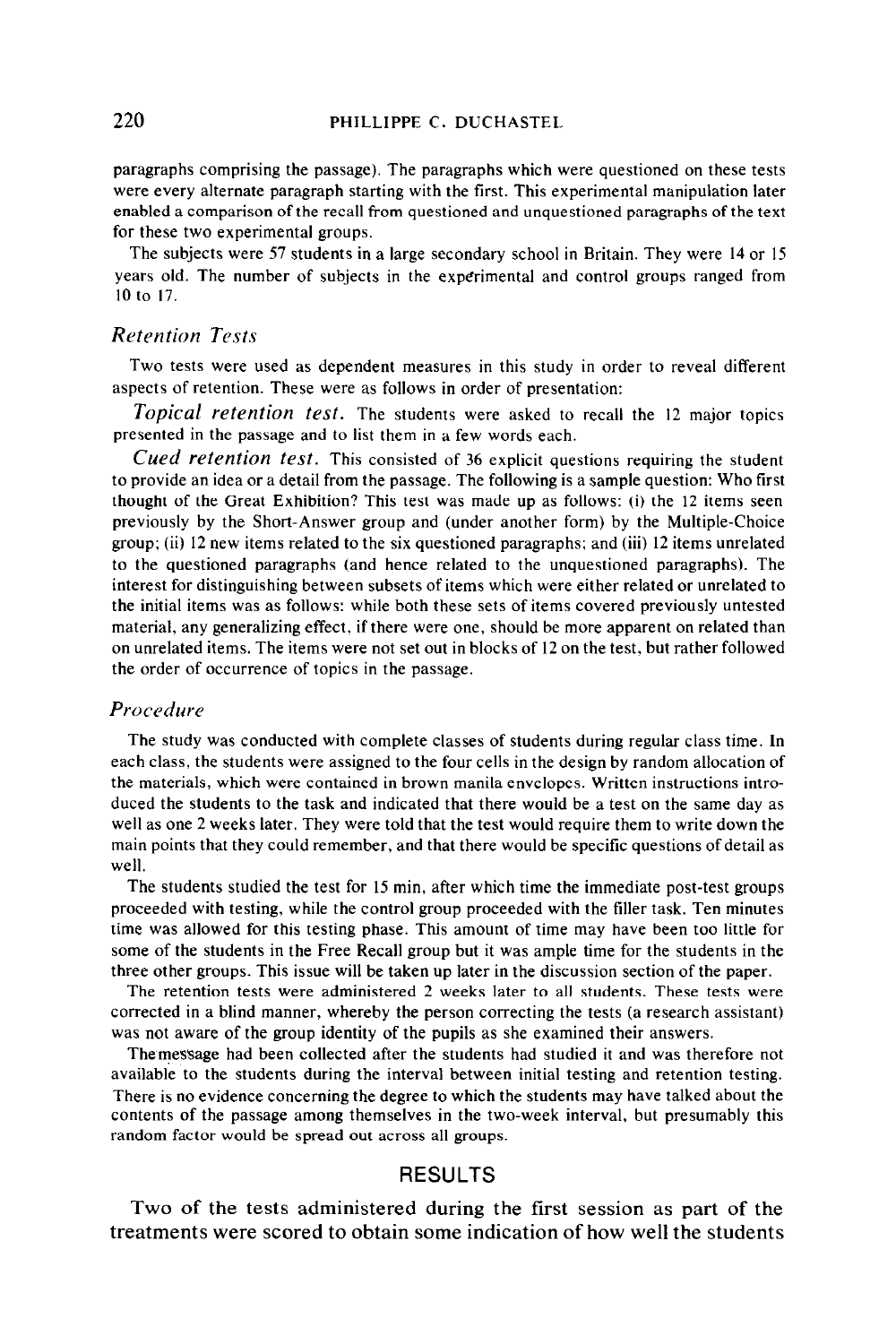were doing and to verify that they had taken the task seriously. The two tests scored were the short-answer test and the multiple-choice test. The means on these two tests were 8.2 (SD-2.0) and 9.6 (SD-2.3), respectively, both out of a maximum of 12. Thus the students were scoring satisfactorily and as expected, the multiple-choice scores were somewhat higher than the short-answer scores. The free-recall test was not scored for lack of an objective scoring grid and because scoring of the other two tests sufficed in establishing the point just made.

## Testing Effect

The first retention test administered to all students was the topical retention test in which the students were requested to list the major topics they encountered in the passage during the first session. The means and standard deviation scores from this test are presented in the first part of Table 1. Also presented in the table are the means and standard deviations of the scores obtained in each group on the cued retention test. This test contained 36 questions, each requiring a short answer.

The scores on these two tests are rather low (under 50% in all cases) but that is not too surprising for a retention test. An analysis of variance was performed on each of these two tests with the following results: only the analysis of the cued retention scores led to a significant result,  $F(3.53) =$ 3.4,  $p < .05$ .

Multiple comparisons using the Duncan procedure revealed that the Short-Answer group differed significantly from the control group on the cued-retention test. The means reveal that the Short-Answer group scored 30% higher than the Control group on this retention test. The Short-Answer group was also found to be significantly superior to the two other groups on this test.

### Mathemagenic Effects

As indicated earlier, one of the purposes of this study was to explore the effect of testing on untested material. To this end, the topical retention

| MEANS AND STANDARD DEVIATIONS ON THE TWO RETENTION TESTS, BY GROUP |    |                               |     |                            |     |
|--------------------------------------------------------------------|----|-------------------------------|-----|----------------------------|-----|
|                                                                    |    | Topical retention<br>(Max:12) |     | Cued retention<br>(Max:36) |     |
|                                                                    | Ν  | м                             | SD  | М                          | SD  |
| Short-answer group                                                 | 17 | 4.4                           | 2.5 | 14.5                       | 5.6 |
| Multiple-choice group                                              | 14 | 2.7                           | 2.0 | 10.1                       | 3.6 |
| Free-recall group                                                  | 10 | 4.3                           | 2.0 | 9.1                        | 3.6 |
| No-test (control) group                                            | 16 | 3.3                           | 2.4 | 11-1                       | 5.7 |

TABLE 1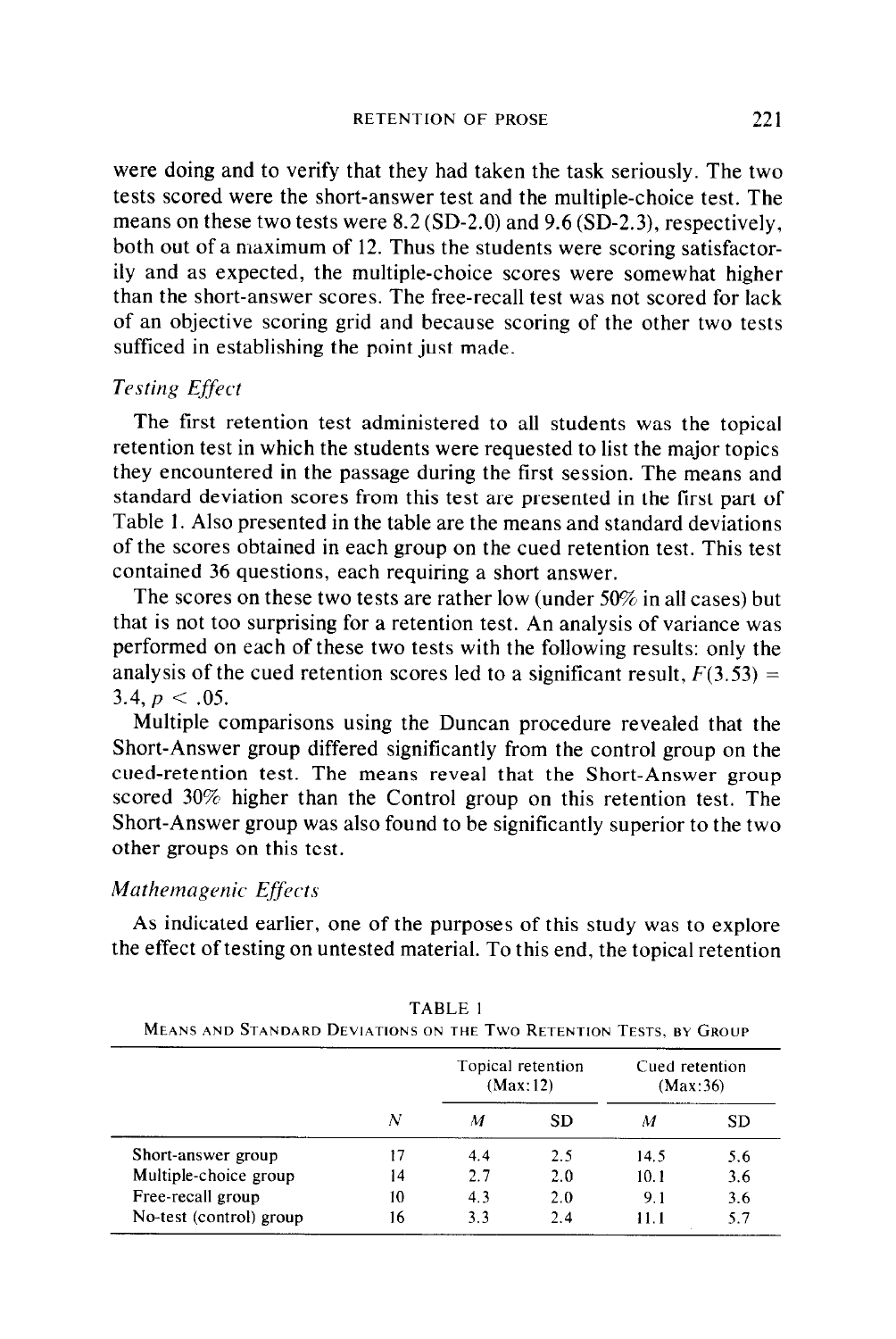scores were partitioned into two subscores: the first of these related to the content in the passage which was tested initially and which was being retested here; the second subscore related to passage content not tested during the first session.

Similarly, the cued retention scores were partitioned into three subscores: the first was based on repeated questions (seen previously on the initial test by the Short-Answer and Multiple-Choice groups); the second subscore was based on related questions (pertaining to the same six passage paragraphs as the repeated questions); and the third subscore was based on unrelated questions (pertaining to the six paragraphs on which the Short-Answer and Multiple-Choice groups had not been previously tested).

All of these subscores are presented in Table 2, in terms of means and standard deviations for each of the four groups. Analyses of variance were performed on each of these subscores. The analyses of the two topical retention subtests did not lead to significant differences between the groups. The analyses of the cued retention subtests, on the other hand, did lead to significant results: both the Repeated Questions analysis and the Related Questions analysis were significant,  $F(3.53) = 5.9$ ,  $p <$ .01 and  $F(3.53) = 2.8, p < .05$ , respectively. The analysis of the Unrelated Questions scores was not significant although close  $(p = .10)$ .

Multiple comparisons based on the Duncan procedure between each of the experimental groups and the control group revealed some reliable differences in group scores. Thus the Short-Answer group scored significantly more (65% higher) on the Repeated Questions than did the No-Test group. Also the Multiple-Choice group performed significantly worse (55% less) than the Control group on the Unrelated Questions. No other comparisons with the control group led to a significant difference. Thus on the cued retention test, the Short-Answer treatment enhanced the learning of tested material whereas the Multiple-Choice treatment depressed the learning of unrelated material (the six paragraphs on which no questions had been posed during the initial test).

Multiple comparisons also revealed that the Free-Recall group performed significantly worse than the other two experimental groups on the Repeated Questions and that the Short-Answer group performed significantly better than its two counterpart experimental groups on Related Questions.

### **DISCUSSION**

The testing effect hypothesis elaborated in this study predicted that different types of tests would differentially affect retention, with the largest effect being obtained by the group initially tested with a short-answer test. This prediction was supported by the data in the case of the cued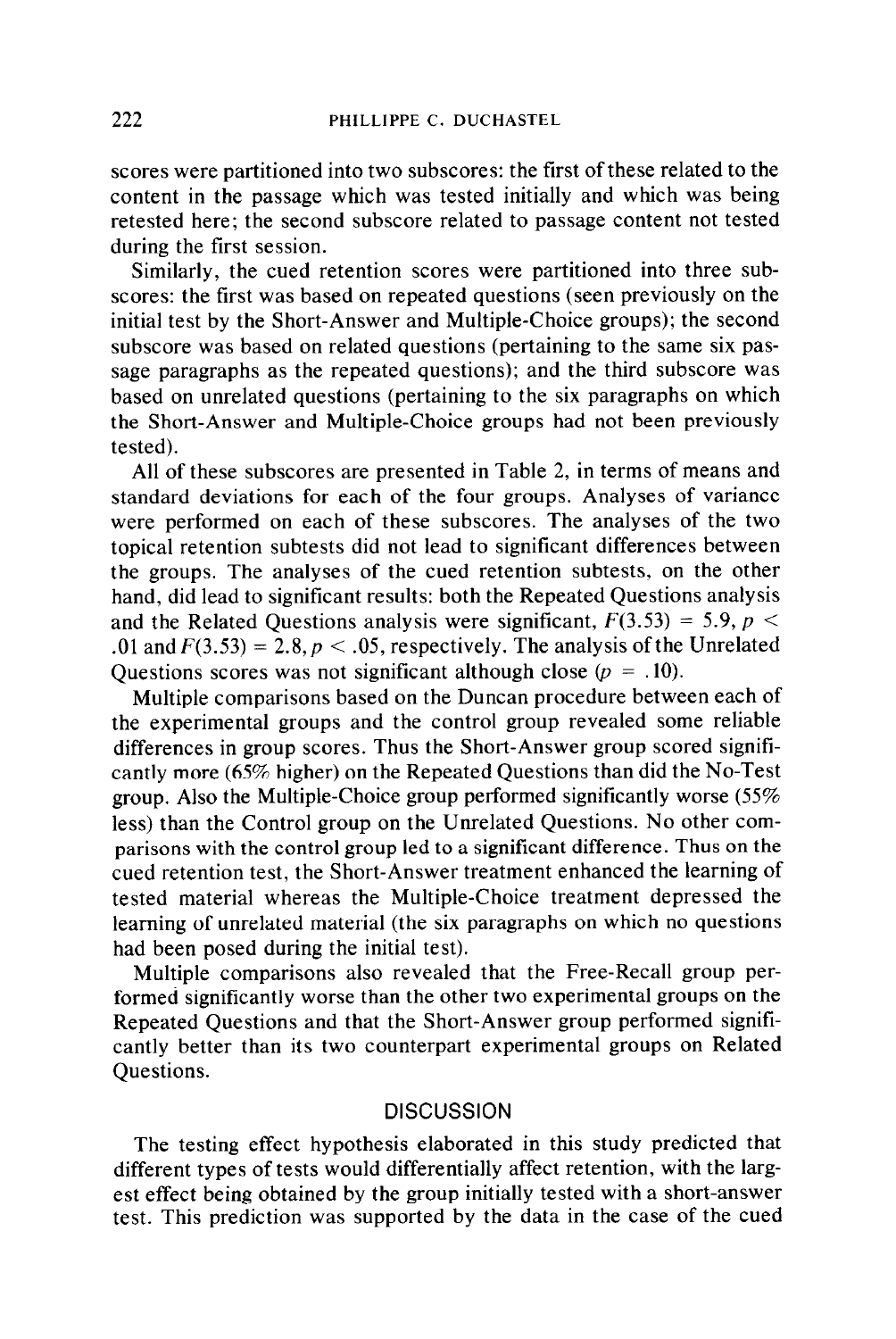ć Ė ĕ Ĕ TABLE 2  $\epsilon$ :<br>ن  $\frac{1}{2}$ **MEANS AND STANDARD DEVIATIONS OF** 

|               |                          | Topical recall |                          |            |                       | Cued recall |                   |                |                     |
|---------------|--------------------------|----------------|--------------------------|------------|-----------------------|-------------|-------------------|----------------|---------------------|
|               | Tested topics<br>(Max:6) |                | Untested topics<br>Max:6 | (Max:12)   | Repeated questions    | (Max:12)    | Related questions | Max:12         | Jnrelated questions |
|               | $\overline{\mathbf{S}}$  | Ź              | SD                       | Ź          | $\overline{\text{3}}$ |             | SD                | Ź              | S)                  |
|               |                          |                |                          | 6.7        | 2.5                   |             |                   |                |                     |
| $\frac{0}{2}$ |                          | 0.7            |                          | 5.2        | 2.0                   | 5.5         |                   | $\frac{1}{2}$  |                     |
| 2.7           |                          | $\leq$         |                          | $\ddot{ }$ |                       | 3.9         | $\frac{9}{1}$     | $\overline{2}$ |                     |
| 2.2           | $\frac{6}{1}$            | Ξ              |                          | $\ddot{ }$ | 2.9                   | 4.7         | $\vec{c}$         |                | $\overline{6}$      |

# RETENTION OF PROSE 223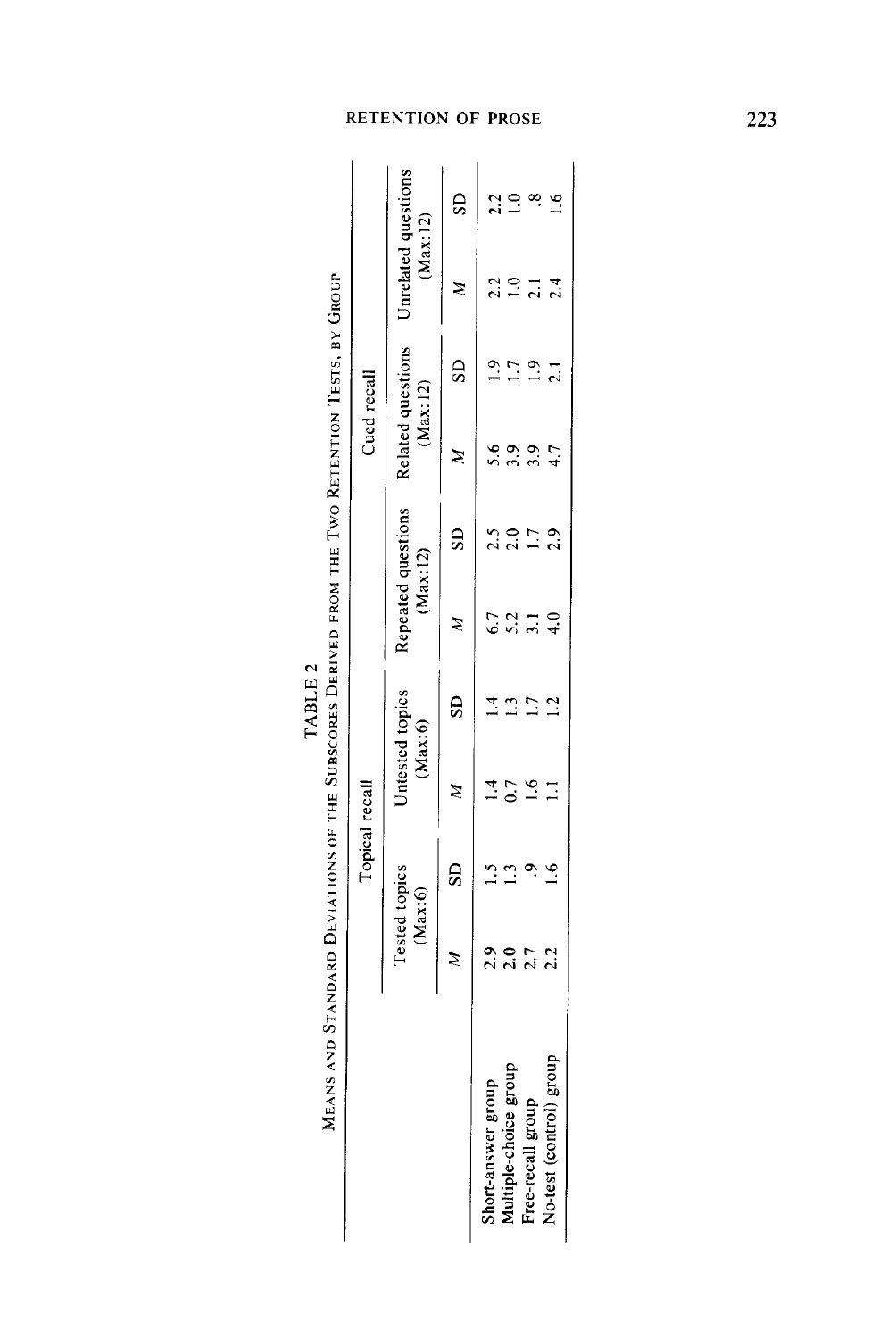retention test but not in the case of the topical retention test. This latter test is admittedly the less sensitive of the two and this, combined with the low number of subjects in some groups, may help to explain why no testing effect was obtained in this case.

It is on the cued retention test scores that the testing effect comes out most clearly. It also points to differential effects. On this retention test, a mild testing effect (30% increase) was revealed only in the case of the prior short-answer test and not with either the prior multiple-choice test or the prior free-recall test. It is also interesting to note that initial testing with a short-answer test was superior to such testing with either a multiple choice or a free-recall test. Thus an important initial finding of this study is that the testing effect can be strongly influenced by the type of test which follows learning.

The results of Anderson and Biddle (1975) also support this contention, but contrary to their study, the present findings can be interpreted as supporting a depth-of-processing explanation. Indeed, as predicted, the processing requirements of a short-answer test proved more effective for retention than those of a multiple-choice test. The presumed reason for this is that the retrieval from memory of appropriate answers in response to open questions (short-answer test) involves a deeper memory search than does the identification of appropriate alternatives in answering multiple-choice questions. In other words, in the first case, the processing of what one has just learnt must be carried out to a deeper level (in terms of memory search) than in the second case. In this respect, however, a better explanatory term than depth-of-processing might be depth-ofreprocessing, for in a testing situation a student is not processing new information but rather making use of old information. An even more preferred term would be the classical one of consolidation (Jones, 1923- 1924).

A competing explanation for the obtained results might be advanced in the form of a practice effect, since the cued retention test was similar in format to the initial test received by the Short-Answer group but not to the initial tests received by the other groups. Thus, the similarity of the initial and retention tests in the case of the Short-Answer group might have contributed to the outcomes. Practice itself, however, does not adequately explain the differential outcomes between the groups which were obtained on the various subtests comprising the cued retention test. Some form of practice may, however, be involved to a certain degree in the effects obtained and the issue remains worthy of further investigation (current research by the author is aimed at examining this issue).

The relative inefficiency of the full free-recall test in enhancing retention in this study was likely due to two factors: (a) the greater difficulty in responding to the test, since no cues in the form of specific questions were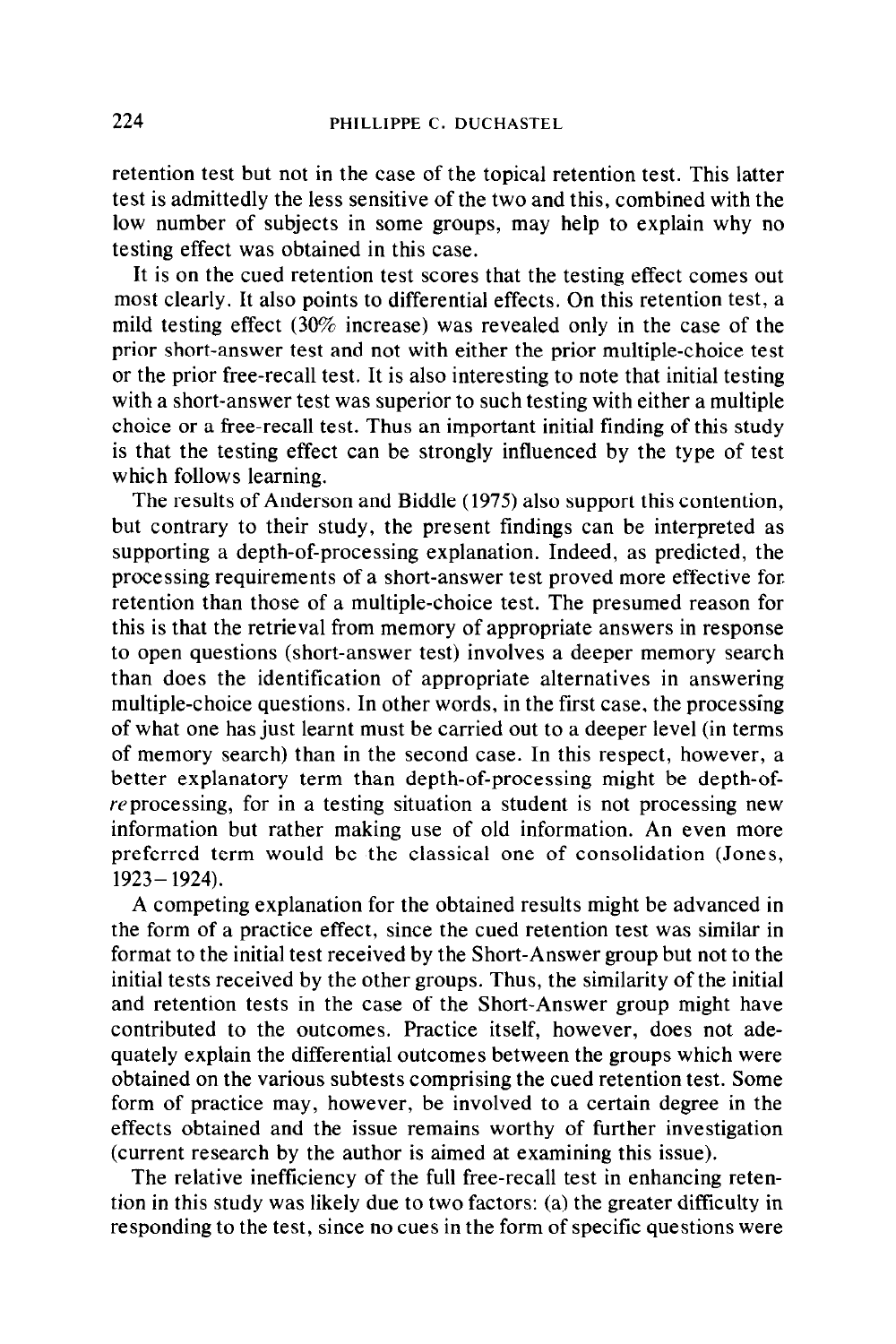provided as in the case of the other two types of test; and (b) the less than optimal time limit which was imposed (only 10 min). This time limit was imposed on all groups for purely practical reasons related to the conduct of the study and since it most likely disadvantaged the group in question, little can be reliably concluded at this time about the relative value of a free-recall test in enhancing later retention.

A testing effect was not obtained in all cases where it was expected in this study, nor was it particularly strong when obtained with the shortanswer test. One reason for this must be the fact that the total retention scores discussed up till now were in fact constituted of distinct subscores each covering very different material. Some parts of the material had been tested before while other parts had not been tested. For indeed, an additional intent of the study had been to explore the effects of testing on untested material.

Each of the two tests had been partitioned into different types of subtests. Thus the topical retention test consisted of six elements related to previously tested content and six elements related to untested content. This test, however, was not sensitive enough to create differences between the groups on either subtest.

The cued retention test had been partitioned into three subtests: repeated questions, related questions (covering content from the same paragraphs to which were geared the repeated questions), and unrelated questions (covering content from the other paragraphs). It should be realized that these distinctions apply strictly only in the case of the Short-Answer and Multiple-Choice groups, since the other two groups received as part of their treatments either a filler task or a full free-recall test covering the whole passage. Our interest therefore lies with the performance of the first two experimental groups mentioned above in relation to that of the control group.

For the control group, the three subscores have little differential meaning and should ideally have been approximately equal. The large differences between them simply reflect differential item set difficulties, which is of little consequence per se since all comparisons are made within each set across groups.

The repeated questions analysis revealed a strong testing effect in the case of the Short-Answer group. The related questions analysis indicated no effect in either group and the unrelated questions analysis revealed a depression of scores for the Multiple-Choice group.

This pattern of results is not unlike a pattern found in the mathemagenic research literature where relevant learning (equivalent here to the repeated questions) is generally enhanced and incidental learning (equivalent here especially to the unrelated questions) is sometimes depressed by questions inserted in text. Thus testing after the learning of a brief text